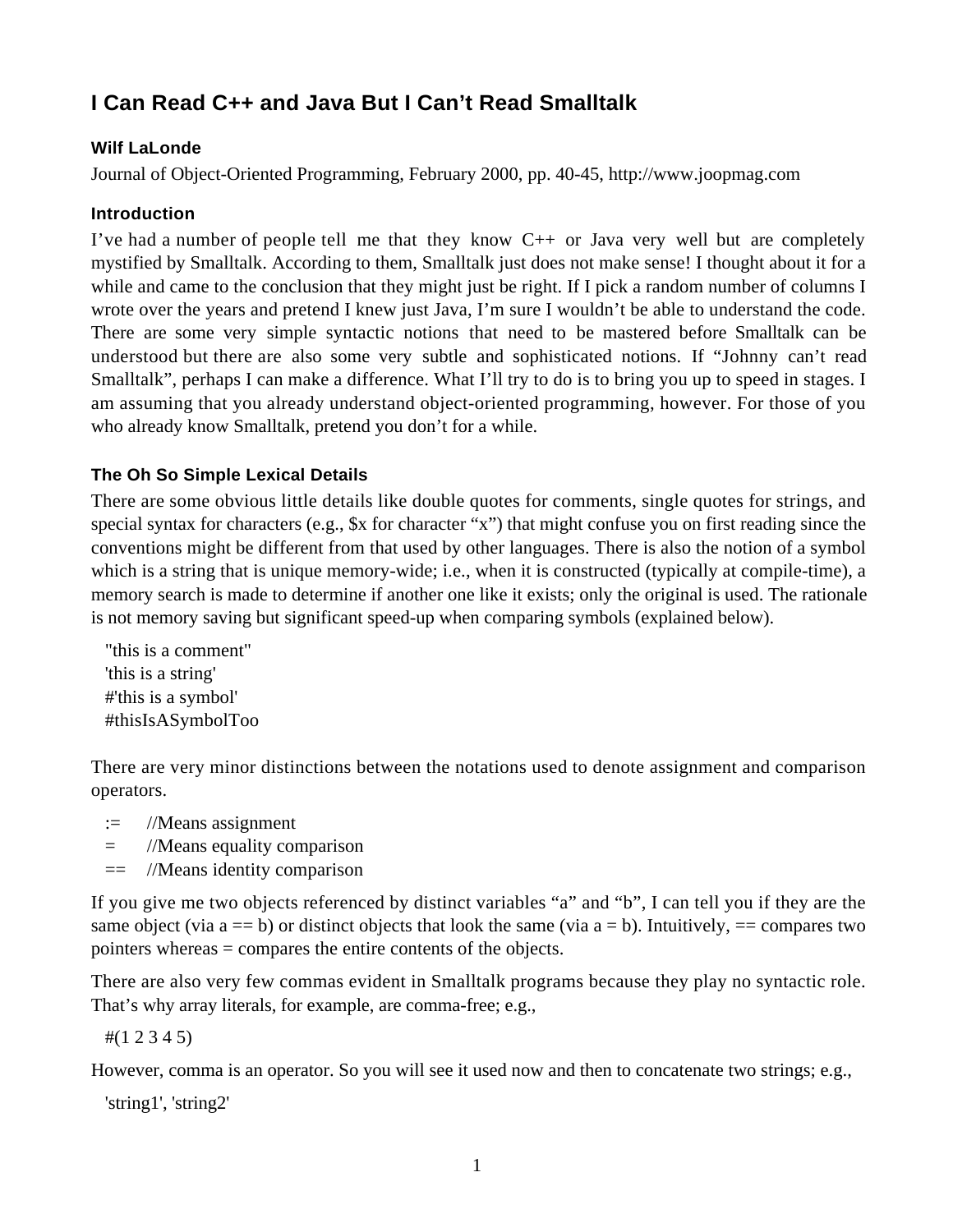# **Keywords Are Pervasive**

**<PULL QUOTE from below** "Keywords are everywhere in Smalltalk."**>**

Keywords are everywhere in Smalltalk. But they serve to help readability, not hinder it. To see why, let's start with the notation used in C++ and Java. For example, you might be totally at ease with an example such as

t- $>$ rotate (a, v); //For C++ t.rotate  $(a, v)$ ; //For Java

Object t is sent the message rotate with parameters a and v. To understand the code, readers would generally seek out the variable declarations to determine their types. Let's assume they were declared as follows:

Transformation t; float a; Vector v;

In Smalltalk, variables can refer to any type of object. So types are not needed although we do need to declare the variables; e.g.,

 $|$  t a v  $|$ 

In the absence of declarations, good programmers in Smalltalk use names that indicate the type. So we would generally write the following declaration instead.

| aTransformation angle aVector |

But allow me to continue with short names just so that my examples won't wrap around in the Journal's narrow columns. Let's "evolve" the C++ and Java syntax by eliminating what's not necessary. For example, can you still make sense of the following?

t.rotate (a, v); //Original t rotate (a, v); //Who needs dot? t rotate a, v; //Who needs brackets?

To evolve the syntax further, we need to know what the two parameters a and v represent. Let's assume the entire example is meant to "rotate by angle a around vector v." Then the next step might be

t rotate by a around v; //Who needs commas?

How do we tell what the components are? We know, because we evolved the example, that "t" is a variable, "rotate" is the name of the method, "by" is a separator, "a" is a variable, "around" is a separator, and finally "v" is a variable. To eliminate potential ambiguity, we can establish a convention: add colons after separators. Then we get

t rotate by: a around: v; //Who needs ambiguity?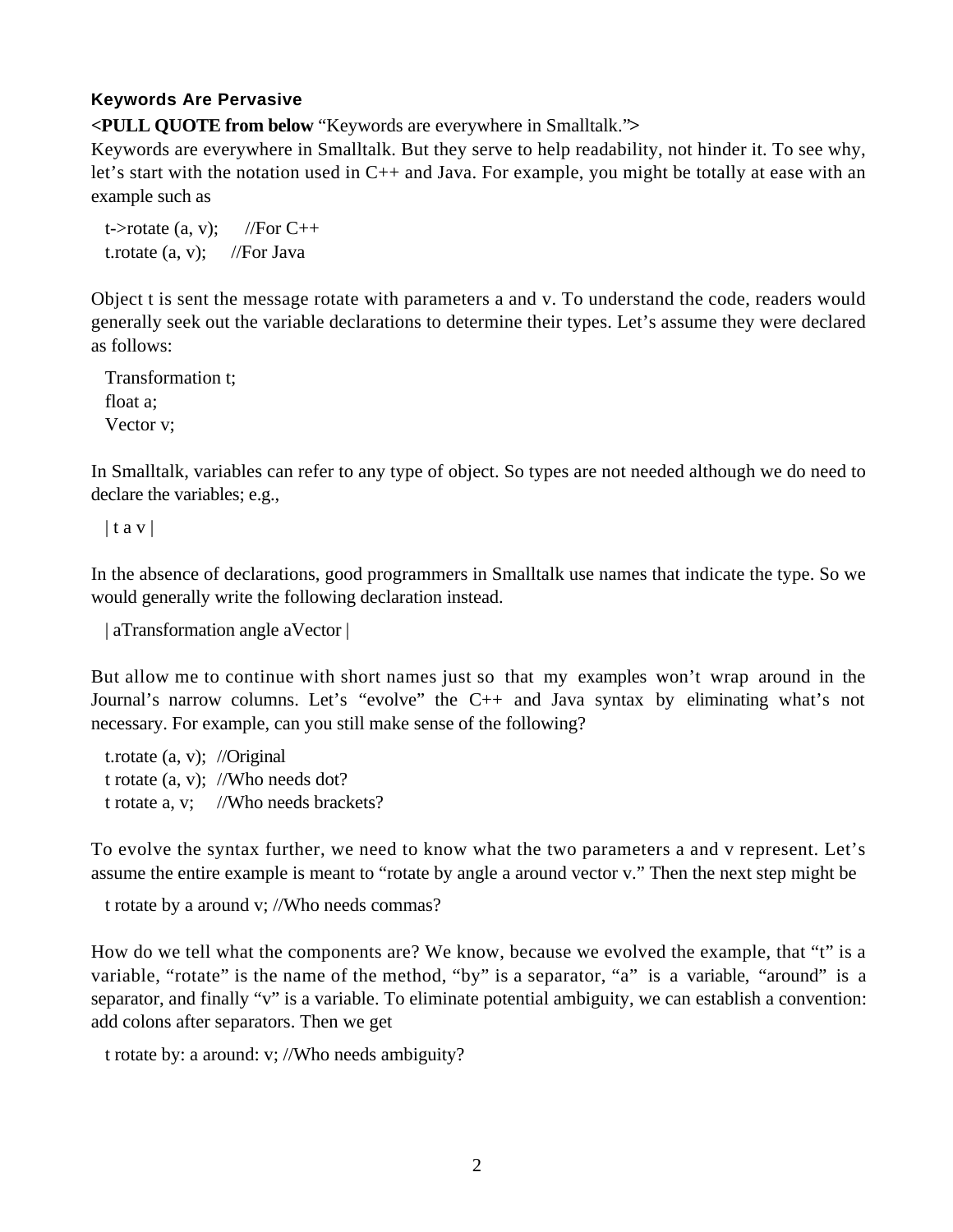Finally, let's insist that the separators be part of the method name; i.e., let's require that the name of the method be "rotate by: around:" and let's get rid of the spaces to get "rotateby:around:" as the name and finally, let's capitalize internal words just for readability to get "rotateBy:around:". Then our example could be written

t rotateBy: a around: v //This is Smalltalk

So the method name is broken up into pieces. Fortunately, it's easy to mentally assemble the pieces into one complete name. When the method is defined in a class, we might be tempted to define it as follows.

```
self rotateBy: angle around: vector
 | result |
 result := COMPUTE ANSWER.
 ^result
```
At execution time, there is a one-to-one mapping between "t" and "self", between "a" and "angle", and between "v" and "vector." Note that "^" indicates that an answer is returned; it's the Smalltalk equivalent to the "return" keyword. Variable self is a synonym for "this" and "^self" is executed by default if the end of the method is reached without an intervening return; i.e., you can't fall off the end of the method even if you forgot to return an answer. This also implies that every method returns an answer even if it's not used by the sender.

In point of fact, however, correct Smalltalk syntax requires that "self" not be present in the method header (rather, it MUST be implied) as follows:

rotateBy: angle around: vector | result | result := COMPUTE ANSWER. ^result

The nice thing about keyword syntax is that we can define different keywords for different methods. For example, we can define a second method used as follows:

t rotateAround: vector by: angle

There is no need to memorize the order of the parameters. The keywords tell us the order. Of course, as programmers, we can abuse keywords. For example, if we defined the method with the keywords as follows:

t rotate: angle and: vector

the reader would not be able to tell if the parameters were in the correct order. That's just poor style. If there is only one parameter, then so be it. We still need a method name that has one keyword; e.g.,

t rotateAroundXBy: angle t rotateAroundYBy: angle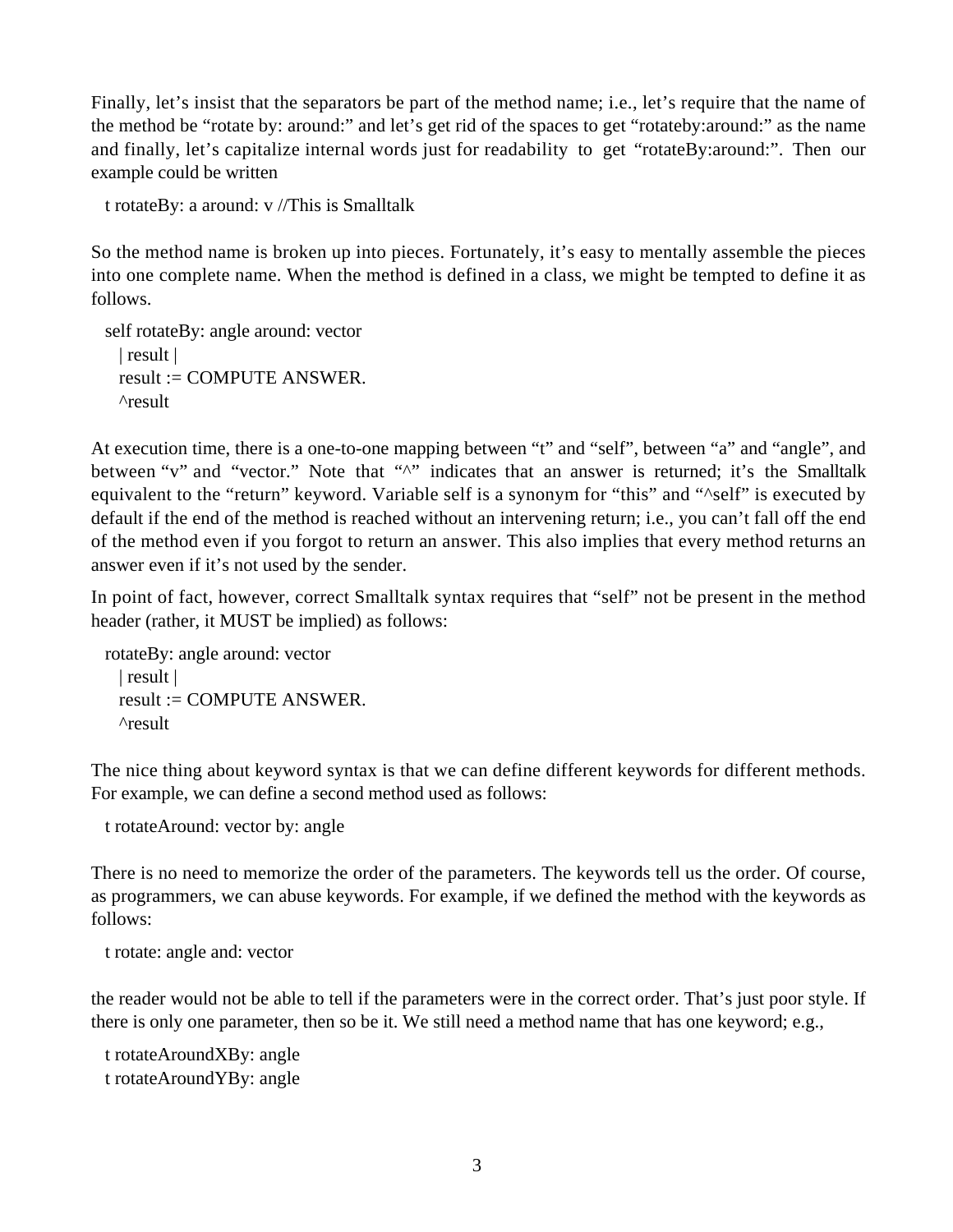We like to think of keywords (easily spotted because they end in colon) as introducing parameters. But what do you do if there are no parameters.

t makeIdentity: //Can a colon at the end make sense?

If keywords introduce parameters and there are no parameters, then let's not use a keyword. So a zeroparameter message would really appear as

t makeIdentity//This is Smalltalk

Of course, binary operators are also allowed but there are no unary operators (makeIdentity above is a unary message but not a unary operator). When many message types are mixed together, we might end up with an expression like

a negative | (b between: c and: d) ifTrue:  $[a := c \text{ negated}]$ 

As a reader, you should be able to tell that "a" is sent message "negative" (no parameters) which comes back true or false; "b" is sent message "between: c and: d" which also returns true or false. The results are ORed together to become the receiver for the "ifTrue: [a := c negated]" message. This is an if-then control structure but it's not a special syntax. It's just the standard keyword syntax where the receiver is a boolean, the keyword is "ifTrue:", and the parameter is "[a := c negated]" (which we call a block). You'll never see "a := -c" in Smalltalk because there are no unary operators although you will see constants like "-5" where the "-" sign is actually part of the constant.

So if you see an expression like "-3.5 negated truncated factorial", you should instantly realize that there are no keywords. So "-3.5" must be sent the message "negated"; the result 3.5 is sent the message "truncated"; it's result 3 is sent "factorial" which produces the final answer 6.

Of course, there are rules about evaluation order (left-to-right), message priority (zero-parameter message are highest, then binary, and keyword), and such. That's really important for those writing the code, but you can get by without those details as a reader. Oh yes. Left-to-right evaluation really means that

 $1+2*3$  is 9

There is no operator priority. But you'll rarely see a Smalltalk programmer write such an expression because he knows it will confuse non-Smalltalk readers. Instead, he will and should write

 $(1+2)*3$ 

even though the parentheses are not needed.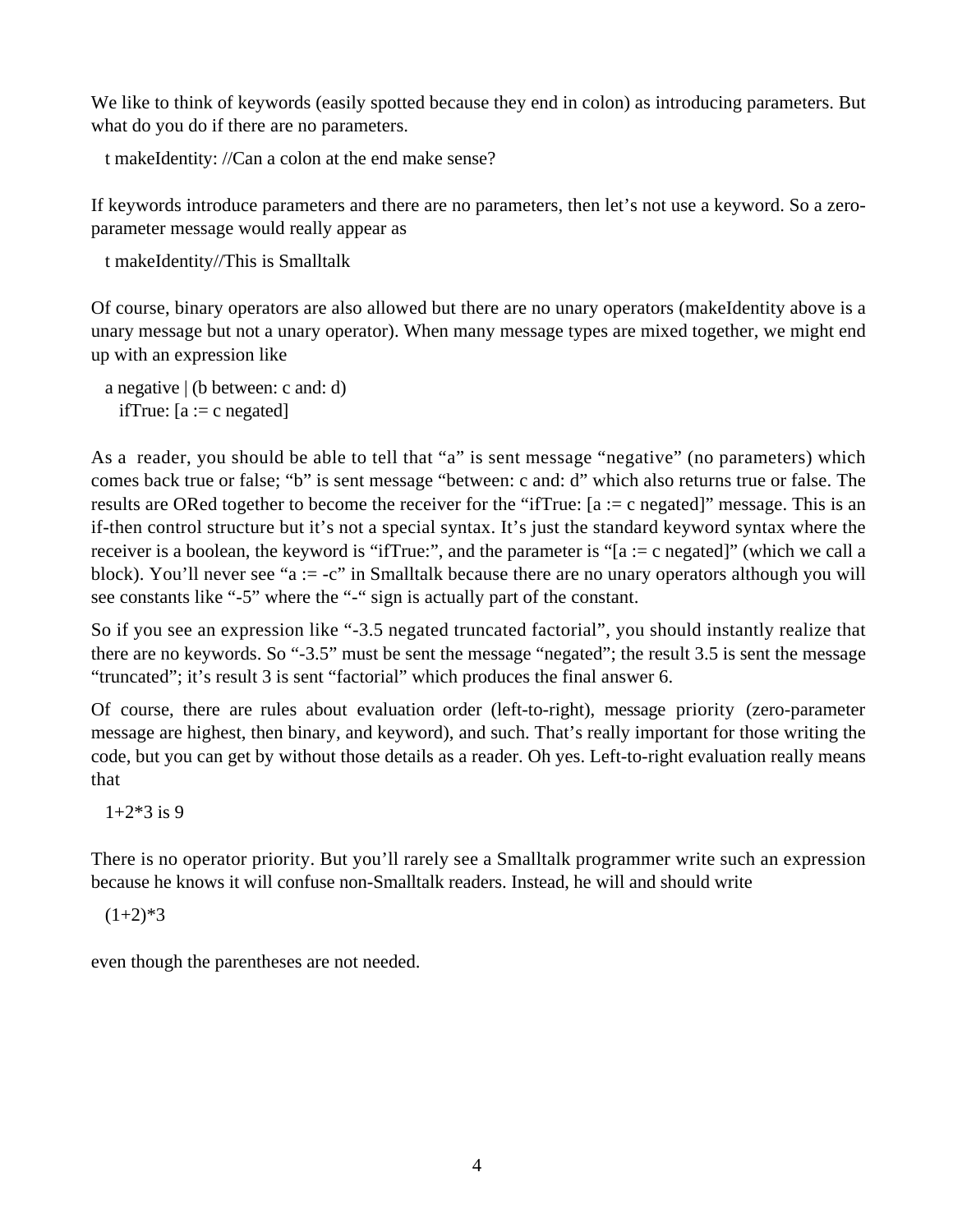#### **Semicolon is Not the Same as Period**

Most non-Smalltalk readers expect semicolon as the statement terminator but in Smalltalk, period is used for that purpose. So we don't write

account deposit: 100 dollars; collection add: transformation;

Instead, we write

account deposit: 100 dollars. collection add: transformation.

Oh! Did the "dollars" message confuse you? There is no magic. For this to work, there must exist a method called "dollars" in the Integer class that constructs a "Dollar" object and returns it. It's not in the base Smalltalk environment but we can add it. Base (or built-in) classes can be extended just like user defined one, if necessary.

So period is a statement terminator and it's optional on the last statement (so you could classify it as a statement separator too, if you want). But semicolon is also legitimate and it is a special separator (not a terminator). It indicates that the receiver is NOT REPEATED. So instead of writing.

```
|p|p :=Client new.
  p name: 'Jack'.
  p age: 32.
 p address: 'Earth'.
we can write
 |p|p :=Client new.
  p
   name: 'Jack';
   age: 32;
   address: 'Earth'.
or better yet
 |p|p :=Client new
   name: 'Jack';
   age: 32;
   address: 'Earth'.
```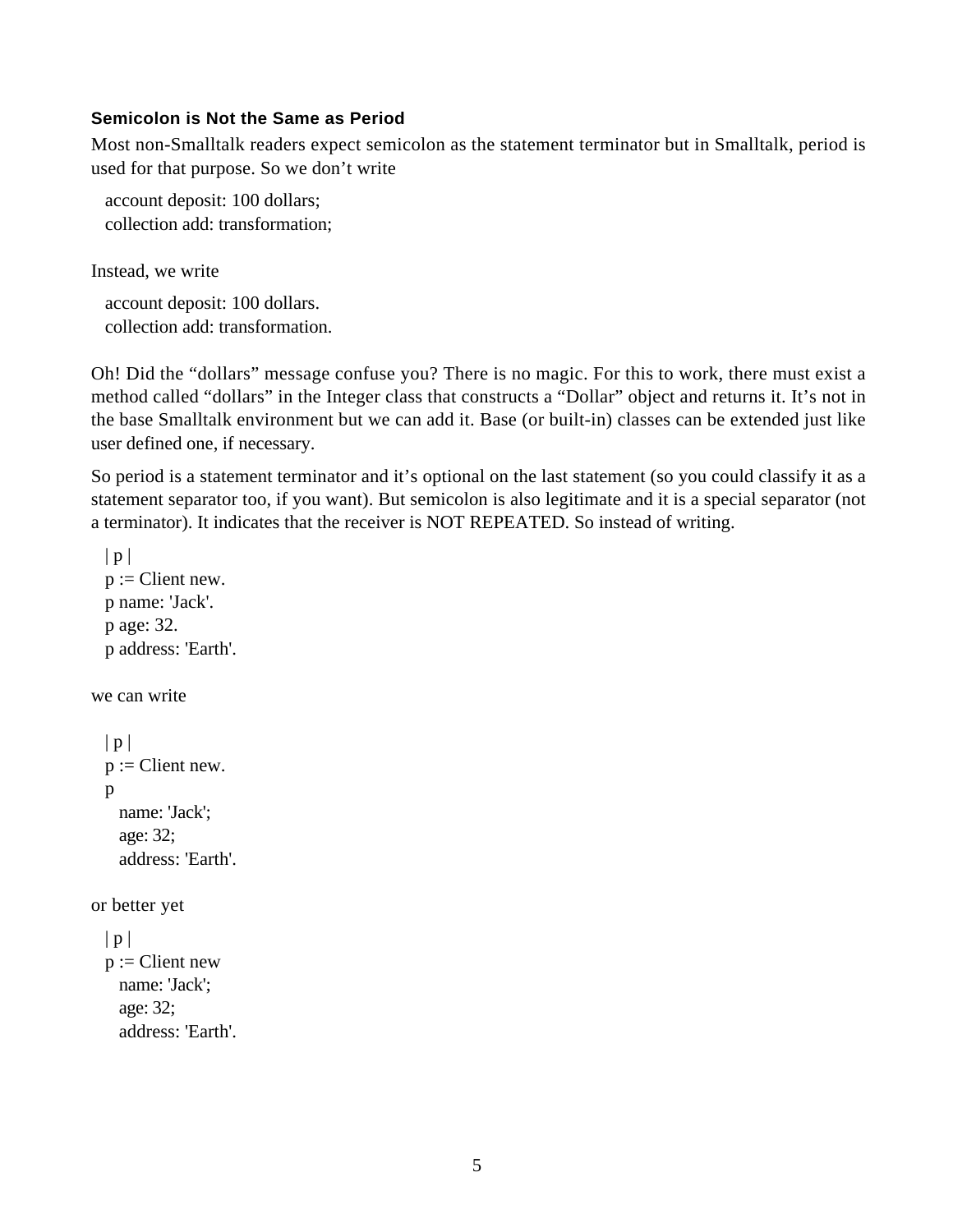Formatting here is irrelevant. We can put the whole thing on one line if we wish. Essentially semicolon indicates that the previous message was sent to modify the receiver and that the next message should be sent to the same receiver (not to the answer which is to be discarded and disregarded).

In this last example, "new" is sent to the class to obtain an instance (the answer). Then "name: 'Jack'" is sent to this instance. The first semicolon indicates that the result of "name: 'Jack'" is to be discarded and that "age: 32" should be sent to the previous receiver (which is the same instance). The second semicolon indicates that the result of "age: 32" should be discarded and "address: 'Earth'" sent to the previous receiver (still the instance). Finally, the result of "address: 'Earth'" is assigned to p. Methods that modify receiver typically return the receiver, so p is bound to the new heavily modified client object.

We could paraphrase the execution of the above assignment in a much simpler way by substituting the English words "AND ALSO" for the semicolon. So "new" is sent to class "Client" and the answer is sent "name: 'Jack'" AND ALSO "age: 32" AND ALSO "address: 'Earth'". Repeatedly sending different messages to the same receiver is called cascading in Smalltalk. Semicolons can also exist in subexpressions as in "p := (Client new name: 'Jack'; age: 32; address: 'Earth')"—notice the parentheses.

# **Get/Set Methods Have The Same Names as Instance Variables**

Variables like name, age, address in an instance of a class Client are all private in Smalltalk. But methods can be implemented to provide access. In C++ (Java is similar), for example, we might write accessing methods (often called get/set methods) such as the following.

long getAge () {return age;} void setAge (long newAge) {age = newAge;}

If you have dozens of classes and you use this convention, you'll have hundreds of messages that start with get and set. If, by chance, you decide to eliminate these repetitious prefixes by using shorter names for the methods (as follows), the C++ compiler will get upset because it can't distinguish the variable from the method. The Java compiler, however, can tell the difference.

long age () {return age; } void age (long newAge) {age = newAge;}

Can you distinguish the variable "age" from the message "age"? You should. When you use the message, you need parentheses as in "age () or age (22)"; when you refer to the variable, you don't use parentheses. The equivalent methods in Smalltalk can be written as follows:

```
age ^age
age: newAge \nvert = newAge
```
However, we generally use two lines as follows for readability:

```
age
 ^age
age: newAge
 age := newAge
```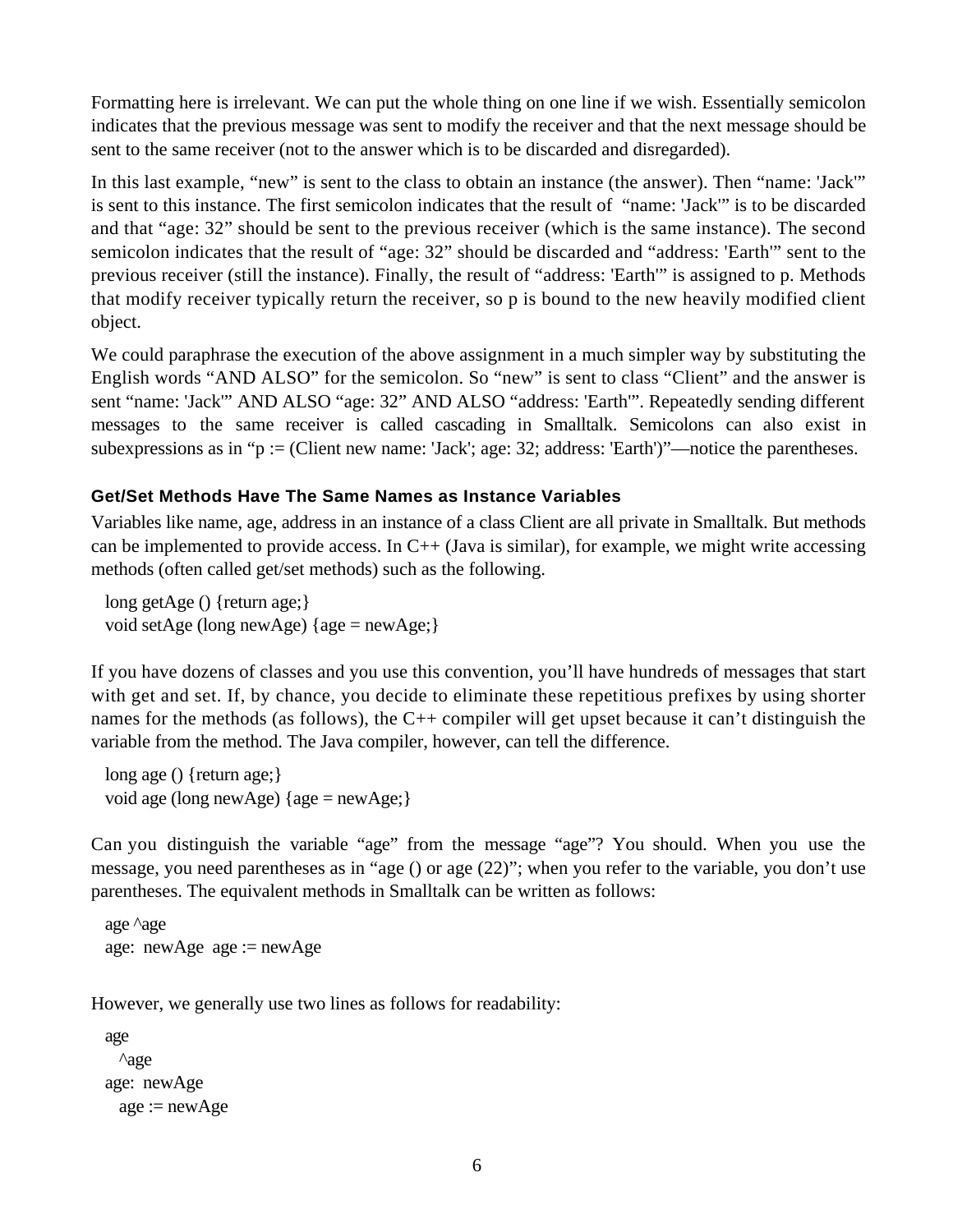There are no parentheses in Smalltalk to help you distinguish the variable from the message, but it's still very easy to do. If you can do it, you'll be able to tell me how many variables there are in the following nonsense expression:

age age age:  $age \, age + age \, age$ 

Well!! The answer is 3; the first age must be a variable and so must the fourth (after a keyword, a new subexpression must start; all expressions must start with a variable) and the seventh (after a binary operator, a new subexpression must start too). With simpler and more typical examples, it's dead easy. Consider

name size //name must be a variable self name //name must be a message

### **Collections are Used Pervasively**

The two most heavily used types of collections in Smalltalk are ordered collection and dictionaries. Arrays are conceptually ordered collections that can't change size.

 $|ab|$ a := OrderedCollection new add: #red; add: #green; yourself.  $b := Dictionary$  new at: #red put: #rouge;

at: #green put: #vert; yourself.

In each of the above assignments, the variable is bound to the result of the last message executed; i.e., the result of "yourself" which is, hopefully, the newly created collection. Message "yourself" is designed to return the receiver (almost like a no-op) but "add:" and "at:put:" do not (they return their last parameter). So without "yourself", we would bind "a" to #green" and "b" to #vert.

I deliberately used cascading above in order to explain why "yourself" is used at all since it appears in isolated methods in the built-in classes.

The big advantage to Smalltalk collections is that you can put any objects whatsoever in the collections. Even the keys in dictionaries can be any type of object. Also, the objects in a specific collection don't have to be the same type; they can all be different types. We don't need to invent new kinds of collections just because we want to accumulate instances of a brand new class.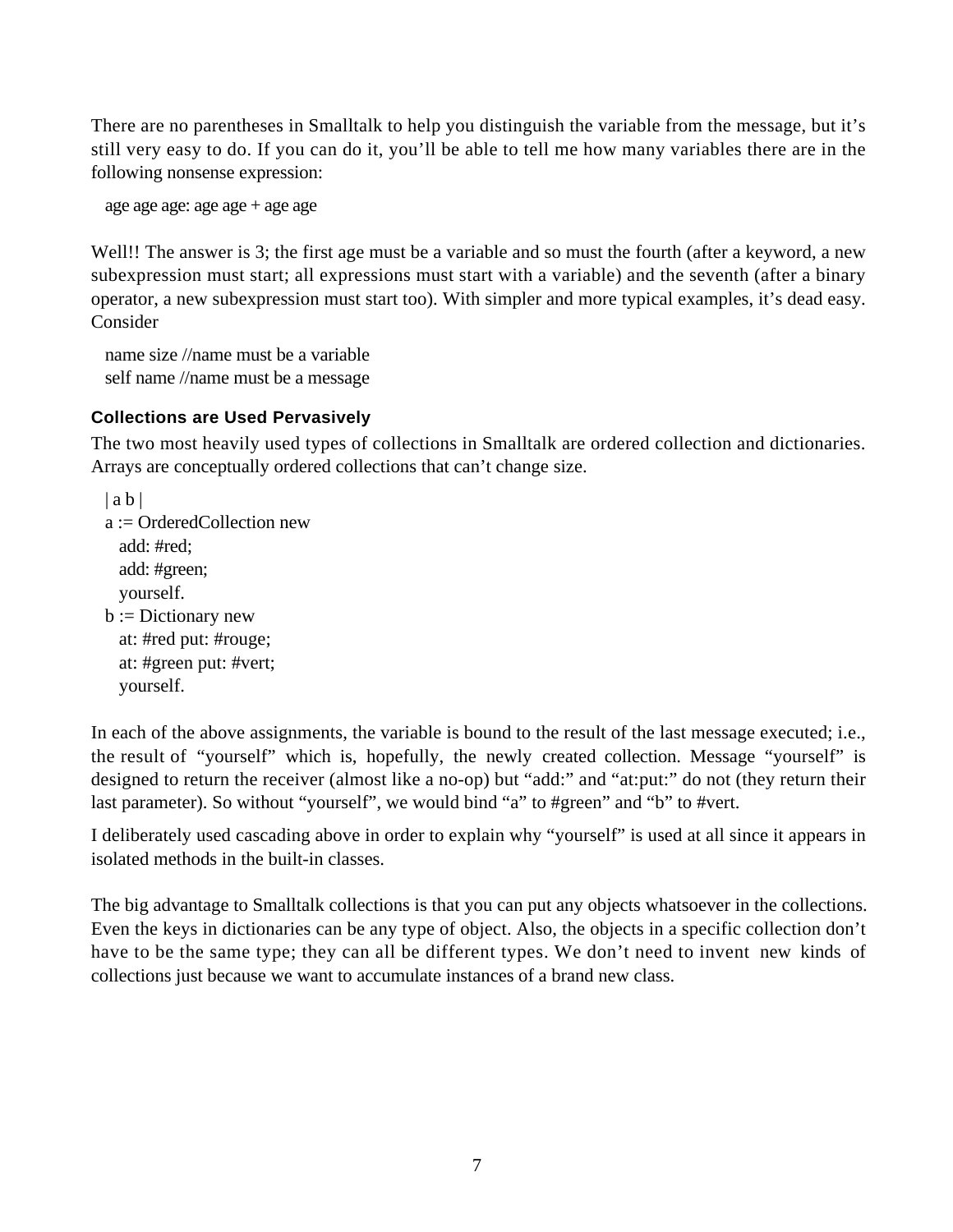Ordered collections can be accessed like arrays; e.g., "a at: 1" indexed starting at 1. Dictionaries are accessed the same way too; e.g., "b at: #red". But there are many applications where we don't need to deal with the keys. For these, there are very simply looping facilities that iterate through the items; e.g.,

a do: [:item | USE item FOR SOMETHING]. b do: [:item | USE item FOR SOMETHING].

Loop variable "item" gets the elements of the collection one-by-one even if they are all different types. If necessary, we can easily find out what something is at execution time; e.g., "item isKindOf: Boat" returns true or false. There are also many special-case query messages like "item isCollection" or "item isNumber". There are also many looping constructs that create and return new collections such as

 $c :=$  clients select: [:client | client netWorth > 500000].  $d :=$  clients collect: [:client | client name].

In the first case, we get a subcollection of those clients that are pretty rich. In the second, we get a collection of names (the original collection was a collection of clients).

# **Sequencing Abstractions are Built Without Creating New Classes**

Every now and then, a reader will find code that looks like

stuff value: x value: y value: z

where the keywords are all "value:". This clearly looks useless and bewildering to a non-Smalltalk reader. What is happening is that the programmer has (typically) created a new abstraction facility.

Let me explain this fundamental capability that only Smalltalk supports with a challenge. Given that we have already introduced the Client class earlier, suppose that we want a simple facility for looping through an individual client's parts; i.e., we want the loop to first give us the name, then the next time around, we want the age, and finally we want the address.

The conventional solution in  $C_{++}$  and Java is to create a special stream class or enumerator, say called ClientIterator, with facilities to initialize it, to ask it if it is at the end, and, if not, to ask for the next object in the iterator. Then we can have a loop that sets up the iterator and, while not at the end, gets the next object and processes it. The advantage of the iterator is that it can provide its own variables for keeping track of where it's at in the sequencing process; i.e., it's not necessary to extend the Client class with "temporary" instance variables needed for iterating.

An example piece of code that might make use of the intended abstraction is shown below:

 $aClient := CODE TO GET ONE.$ aClient partsDo: [:object | object printOn: Transcript]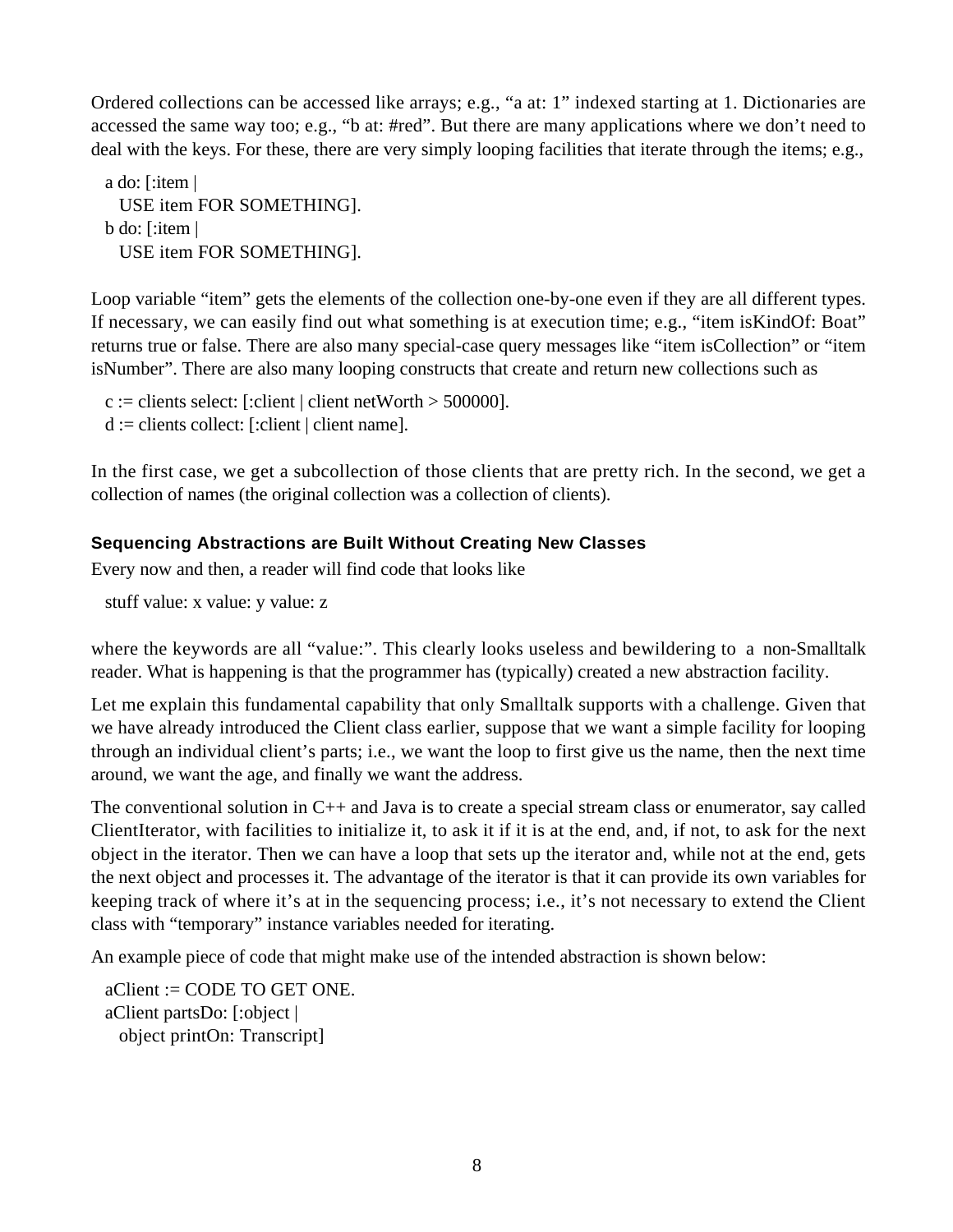Notice that partsDo: looks like a looping construct where object is the loop variable. The first iteration, we get the name and print it on the transcript (a special workspace in the Smalltalk programming environment). Then we get the age in the second iteration and finally the address in the third. Also note that "partsDo:" is a keyword message where "aClient" is the receiver and "[:object | object printOn: Transcript]" (a block) is the parameter.

Before we go too far, let me just show you the Smalltalk solution. Then I'll explain how it works and provide more sophisticated examples. All we do is add one method to class Client as follows:

partsDo: aBlock aBlock value: self name. aBlock value: self age. aBlock value: self address.

The clue to understanding this is the realization that blocks are nameless functions. To better understand what I mean, suppose that we want to assign a function to a variable BUT WE DON'T WANT TO CALL IT. Let me make up the syntax for a C-like language as follows (I do know the correct syntax for doing this in C but it doesn't help to elucidate the important idea; so I'm not using it):

 $a = f(x)$  {return  $x + 1$ ;} //C-Like syntax  $a := [x | x + 1]$  //Smalltalk syntax

Now variable "a" is the function object itself. Since f is a function, we might expect to be able to call it with the notation "f  $(10)$ " to get back 11. But we should also be able to call it by executing "a  $(10)$ " because a's value is the function. Executing the function through variable "a" doesn't require any knowledge of its original name.

So in Smalltalk, we don't even bother with a name for the function. We simply assign it to any variable and use it through that variable. To "call" the function, we unfortunately don't have the nice notation used above. We have to settle for "a value: 10" which returns 11. During execution, parameter x is bound to 10,  $x + 1$  is computed, and the end of the block is reached. When that happens, the last value computed is returned.

In general, we rarely execute blocks directly. Instead, we write abstractions like "partsDo:" above and hide the cumbersome "call" to the block in the method providing the abstraction.

Consider some more examples. Suppose we have an Airplane class that maintains a list of passengers. Let's just suppose that we want to sequence through those passengers that are kids (suppose we define kids to be 12 years old or younger). Then a piece of code for doing that might look like

```
anAirplane passengers do: [:person |
 person age \leq 12
   ifTrue: [..DO SOMETHING with person..]]
```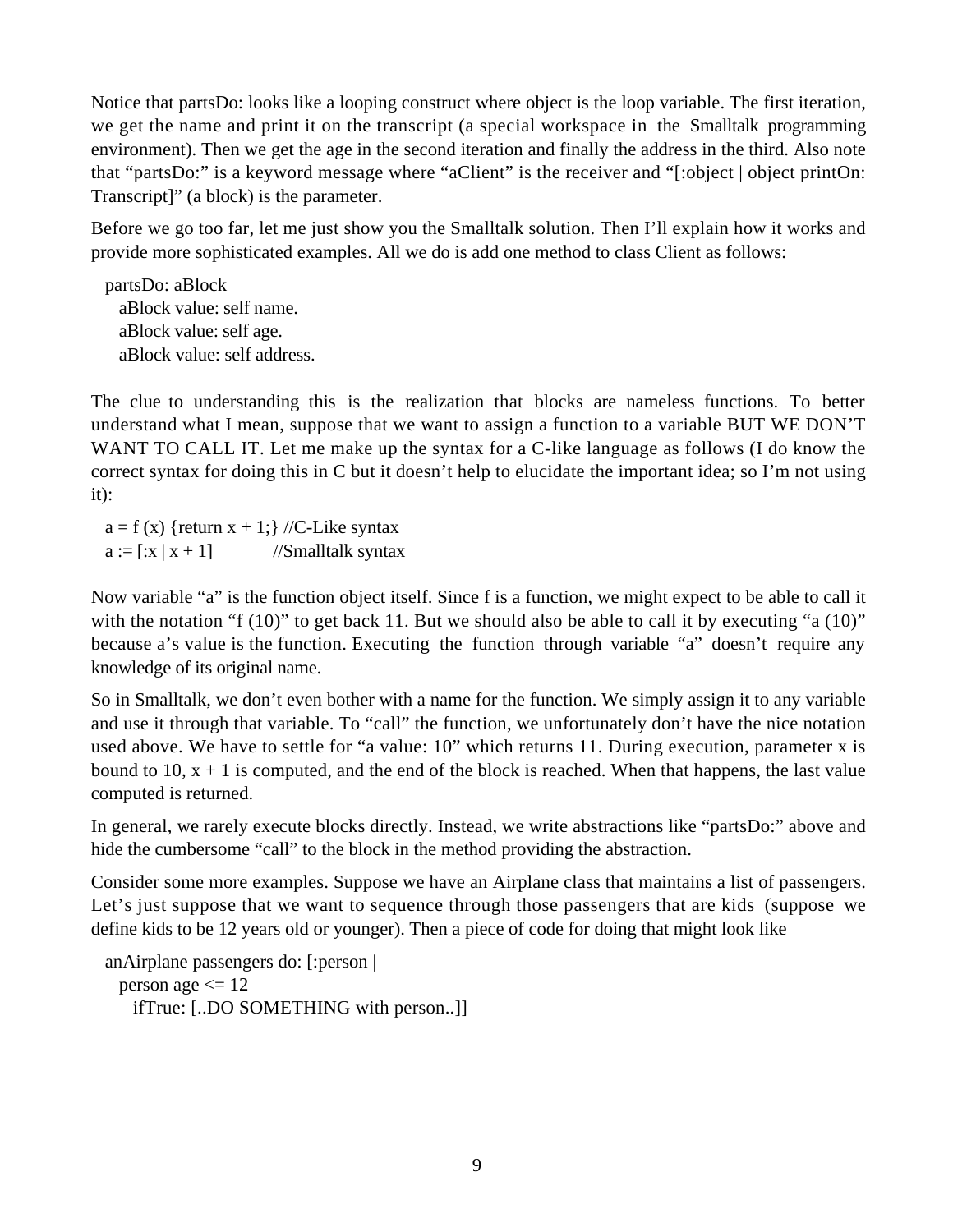If we need to sequence through kids in other contexts, it becomes useful to create an abstraction that simplifies our code. All we need to do is implement a "kidsDo:" abstraction as follows in class Airplane (I've added line numbers for ease of reference):

- 1. kidsDo: aBlock
- 2. "Here, self is an Airplane. "
- 3. self passengers do: [:person |
- 4. person age  $\leq 12$
- 5. ifTrue: [aBlock value: person]]

Then we would modify the example to use the new abstraction as follows:

- 6 6. anAirplane kidsDo: [:kid |
	- 7. ..DO SOMETHING with kid..].
	- 8. "All done. "

Can you see how the code beginning with line 6 works? When the "kidsDo: …" message at 6 executes, the "kidsDo:" method in line 1 is invoked. So variable aBlock in line 1 is bound to "[:kid | ..DO SOMETHING with kid..]" (let me call this the kid block). Inside the kidsDo: method, "do:" in line 3 iterates through all passengers. In line 5, aBlock is sent a "value:" message only when a person is found that is 12 years old or younger. When this "value:" message with "person" as parameter executes, a function call is made to the kid block which causes "kid" to be bound to "person" and "..DO SOMETHING with kid.." in line 7 to execute. When the end of the block is reached, execution goes back to the "do:" loop in "kidsDo:" (the end of line 5) as the loop continues to look for other kids. When the loop finally finished, execution returns from the "kidDo:" method invocation in line 6 and we reach line 8.

To recap, code in 6 causes code in lines 1 through 5 to execute which repeatedly causes code in the kid block (line 7) to execute.

In general, blocks provide Smalltalk with one of the simplest and cleanest facilities for building control abstractions. They are also designed to execute return statements with semantics that are surprising when initially described (I haven't yet described it). Nevertheless, it turns out to be the only possible semantics that works. Let me describe what I mean by adding a new Airplane method containing code similar to that in lines 6-8 as follows:

10. findAnySickKid

- 11. "Here, self is an Airplane too. "
- 12. self kidsDo: [:kid |
- 13. kid isSick
- 14. ifTrue: [^kid]].
- 15. ^nil "None exists."

If you read the code, I don't believe you'll find anything unusual. A loop is initiated over all kids on the airplane. If a sick one is found, it is returned. Otherwise, further iterations continue. If there are no sick kids, the loop will eventually terminate and nil (a special object that can easily be tested for) is returned. So what's interesting? Well, there are 3 important execution locations: line 10 which starts